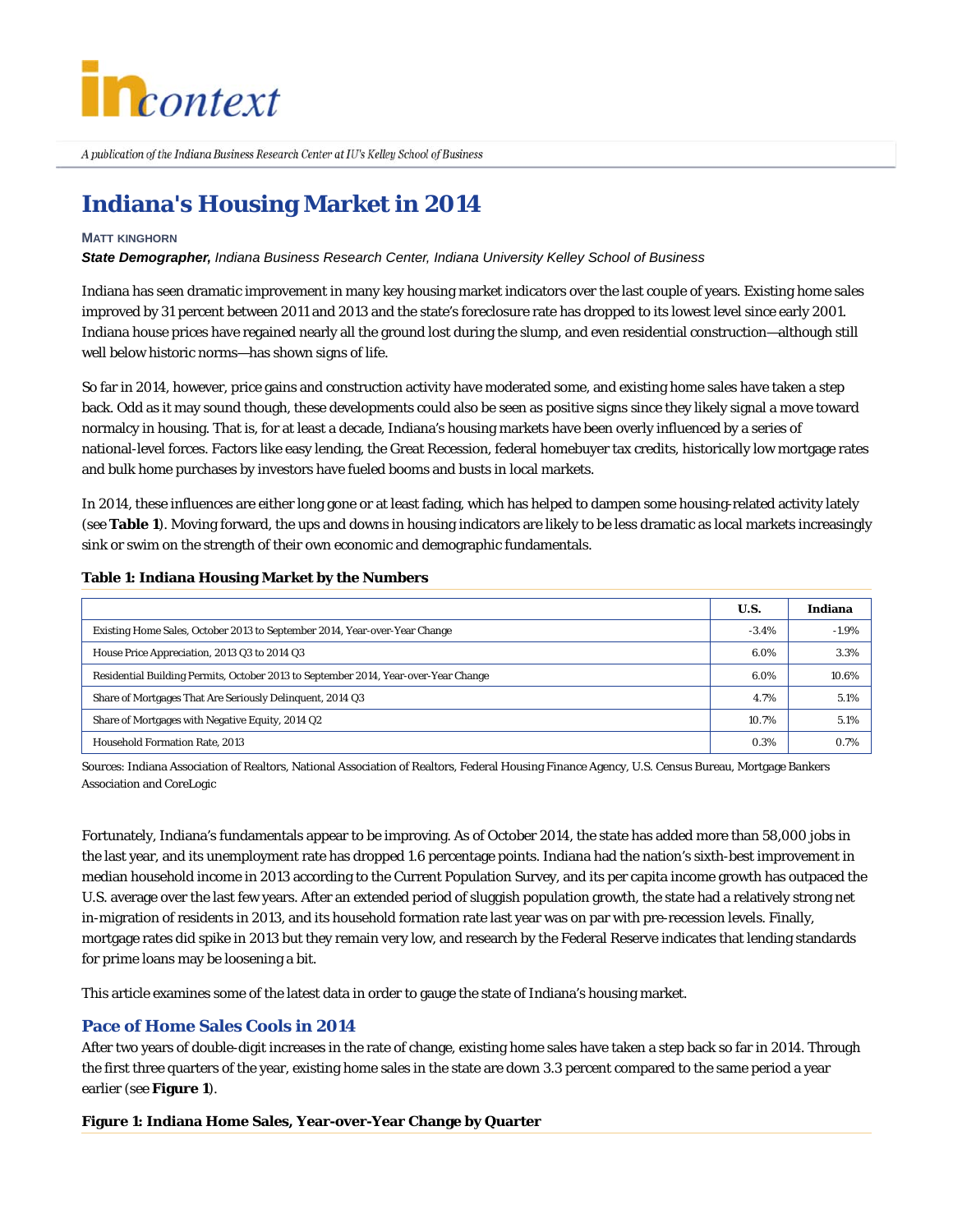

Source: Indiana Association of Realtors

There are several factors that contribute to this recent decline in home sales. The two largest are likely a rise in mortgage interest rates and a decline in home purchases by investor groups.<sup>1</sup> The 30-year conventional mortgage rate jumped a full percentage point between May and December of last year and, while it has declined some this year, it remains higher than it was in 2012 and the first half of 2013. As for investors, several media reports in 2013 showed that they played a role in the home sales rebound in some Indiana markets by buying a large number of single-family homes and converting them into rental properties.<sup>2</sup> But as prices climb and the stock of foreclosed homes declines rapidly, investor purchases have likely been on the wane in Indiana this year (as they have been around the country).<sup>3</sup> Therefore, this dip in home sales is not necessarily a sign of a weakening market, but more likely signals a stabilizing one.

## **House Prices on the Rise**

As the market for existing homes in Indiana stabilizes, house prices are on the climb. Through October of 2014, the median sales price for existing homes in Indiana was \$126,500—a 3 percent increase over the same period in 2013. The Federal Housing Finance Agency's House Price Index (HPI) shows strong price gains for the state as well. According to the HPI, Indiana has seen price appreciation for 13 consecutive quarters dating back to mid-2011 and the state's home prices in the third quarter of 2014 are up 3.3 percent year-over-year.<sup>4</sup> This rate of appreciation ranked 37th-fastest among states.

Looking back several years, Indiana house prices declined 12 percent between 2007 and 2011, but the state has since recovered nearly all of the ground it lost during the slump. As of the third quarter of 2014, the HPI for Indiana was only 1 percent lower than its pre-recession peak (see **Figure 2**). By comparison, the U.S. as a whole is still 11 percent below its peak.



#### **Figure 2: House Price Index, 1991 Q1 to 2014 Q3**

## **Foreclosure Rate Hits Lowest Point since 2001**

Perhaps the most dramatic sign of the stabilizing market has been the sharp decline in foreclosure rates around the country (see Figure 3). According to the Mortgage Bankers Association, Indiana's foreclosure rate has been cut in half in less than three years,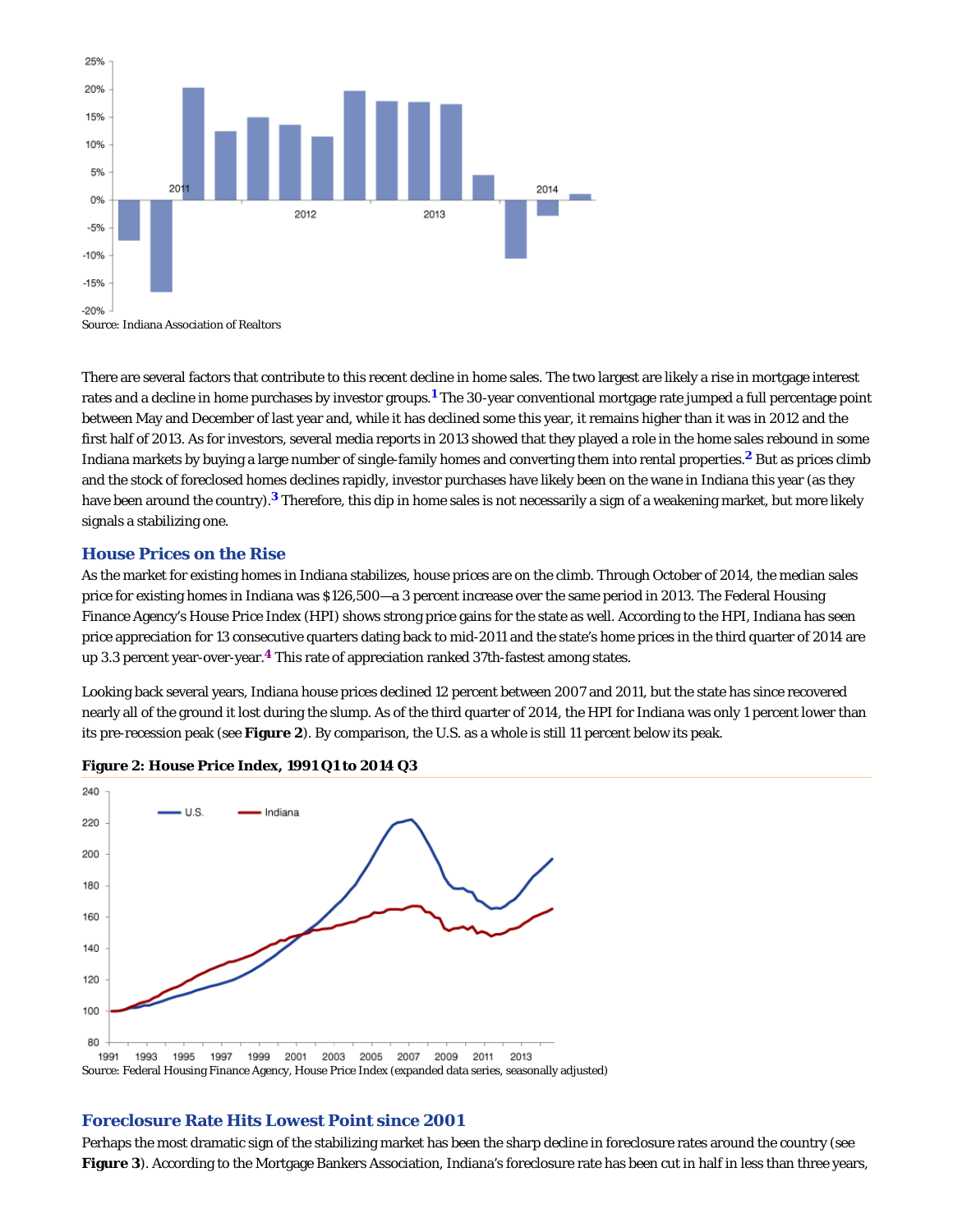from 5.0 percent in the fourth quarter of 2011 to 2.5 percent in the third quarter of 2014. This is Indiana's lowest quarterly foreclosure rate since early 2001. Even with this dramatic decline, Indiana's foreclosure rate remains slightly above the U.S. average and ranks 18th-highest among states.





## **Residential Construction Improving, but Still Weak**

The declining foreclosure rate means that there are fewer distressed properties on the market, which should begin to help boost residential construction. Homebuilding has increased some in Indiana in recent years, but it remains well below historic norms (see **Figure 4**). In 2013, for instance, the number of building permits for new housing units in Indiana was up 30 percent over 2012, but the total for 2013 was still less than half the number of permits issued during the state's peak year of 1999.

**Figure 4: Residential Building Permits, 1988 Q1 to 2014 Q3**



Source: Federal Reserve Bank of St. Louis and U.S. Census Bureau, retrieved from FRED, Federal Reserve Bank of St. Louis

Growth in the number of new units has slowed down. Through September 2014, the number of units is up just 4.5 percent over the same period in 2013.

## **Demographic Drivers on the Upswing**

For residential construction to rebound in a big way, Indiana will need to see stronger migration to the state and a sustained improvement in its household formation rate. Thankfully, these demographic drivers of housing demand are on the rise. Indiana added an estimated 33,100 residents between mid-2012 and mid-2013, up from an increase of 21,400 the year before. This level of change is still lower than the state should expect, but it stops a slide of six consecutive years of decline in Indiana's population growth rate.

What's more encouraging for the housing market, and the state in general, is that growth occurred in all adult age groups. The young adult group (ages 25 to 44) added an estimated 6,300 residents in 2013, which is the first time in at least 13 years that this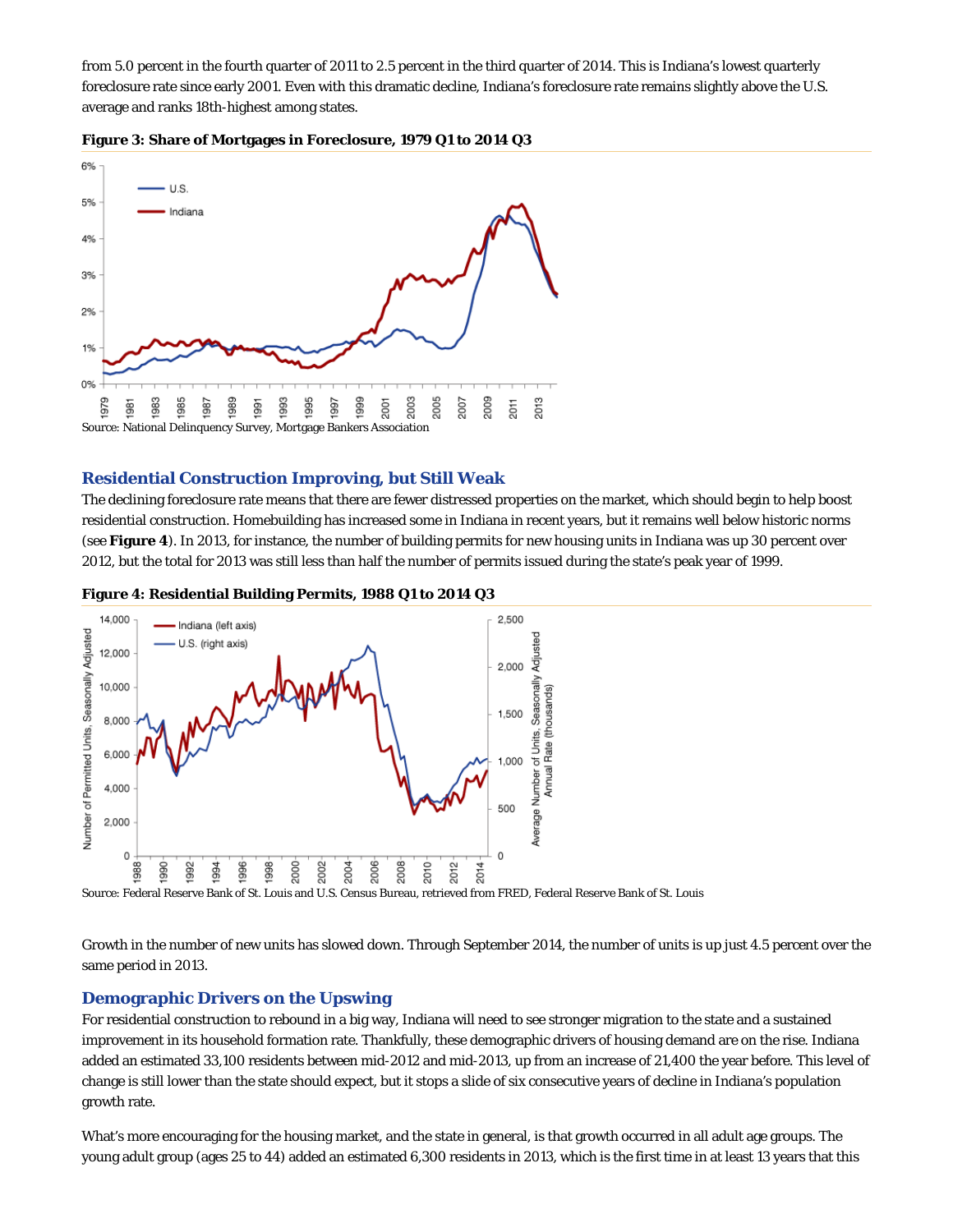group grew in Indiana. The state's population between the ages of 45 and 64 grew by a modest 200 residents in 2013 after declining 4,500 the year before. Growth in these age groups is important because they typically drive net gains in household formation and home purchases.

The primary cause of Indiana's improved population growth was a rebound in migration last year. According to Census Bureau estimates, after three years in which the state had an average annual net out-migration of roughly 2,000 residents, the state posted a net inflow of 8,200 residents in 2013. Movement within the state is also up, particularly among homeowners. Data from the American Community Survey (ACS) show that the share of Hoosier homeowners who reported moving within the state over the previous year increased from 5.3 percent in 2012 to 6.1 percent in 2013. This was Indiana's highest rate of homeowner movement within the state since 2008.

As one might expect, improved migration to the state is helping to boost Indiana's household formation rate. As **Figure 5** shows, after a period of very anemic household growth between 2006 and 2011, the state's average household formation rate for the last two years is nearly back to the pre-recession level seen in the early and mid-2000s. Stated in raw numbers: Indiana added roughly the same number of households in the last two years (31,300) as it did over the five years between 2006 and 2011 (31,800).



**Figure 5: Average Annual Household Formation Rates**

Source: U.S. Census Bureau, Decennial Census and American Community Survey

Indiana's household formation rates could improve even more once the number of households "doubling up" begins to subside. That is, due to the variety of negative effects associated with the housing crash and Great Recession, many adults were forced to reside with family or friends. As a result, Indiana's headship rate (i.e., the number of households divided by the population age 15 or older), has been on the decline, particularly among young adults. In 2007, for instance, approximately 50 percent of Hoosiers between the age of 25 and 34 were the head of their own household, but the headship rate for that same age group has dropped to 46 percent in 2013. Comparing those same years, age-specific headship rates are down for each age group with the exception of residents age 65 or older. Therefore, there is a sizable pool of potentially untapped housing demand in the state that could enter the market as the economy improves.

**Table 2** provides estimates of the shortfall in the number of households in Indiana by age group. The shortfalls were calculated by looking at the differences in the actual number of households in 2013 compared to the number of households we would expect in 2013 if age-specific headship rates were still at the levels seen in 2007. The decline in the headship rate for the 25-to-34 age group referenced earlier translates to more than 31,000 fewer households in the state within this group alone. This number accounts for 41 percent of the state's total estimated shortfall. All told, Indiana would have had roughly 77,000 more households in 2013 if headship rates were still at 2007 levels.

|  |  | Table 2: Estimated Shortfall in Number of Indiana Households |
|--|--|--------------------------------------------------------------|
|--|--|--------------------------------------------------------------|

| <b>Age Group</b> | <b>Actual Number of Households</b><br>(thousands) | <b>Number at 2007 Headship Rates</b><br>(thousands) | <b>Difference</b><br>(thousands) |
|------------------|---------------------------------------------------|-----------------------------------------------------|----------------------------------|
| 15 to 24         | 119.5                                             | 136.6                                               | $-17$                            |
| 25 to 34         | 386.7                                             | 418.2                                               | $-31.5$                          |
| 35 to 44         | 431.2                                             | 450.4                                               | $-19.2$                          |
| 45 to 54         | 504.1                                             | 518.1                                               | $-14$                            |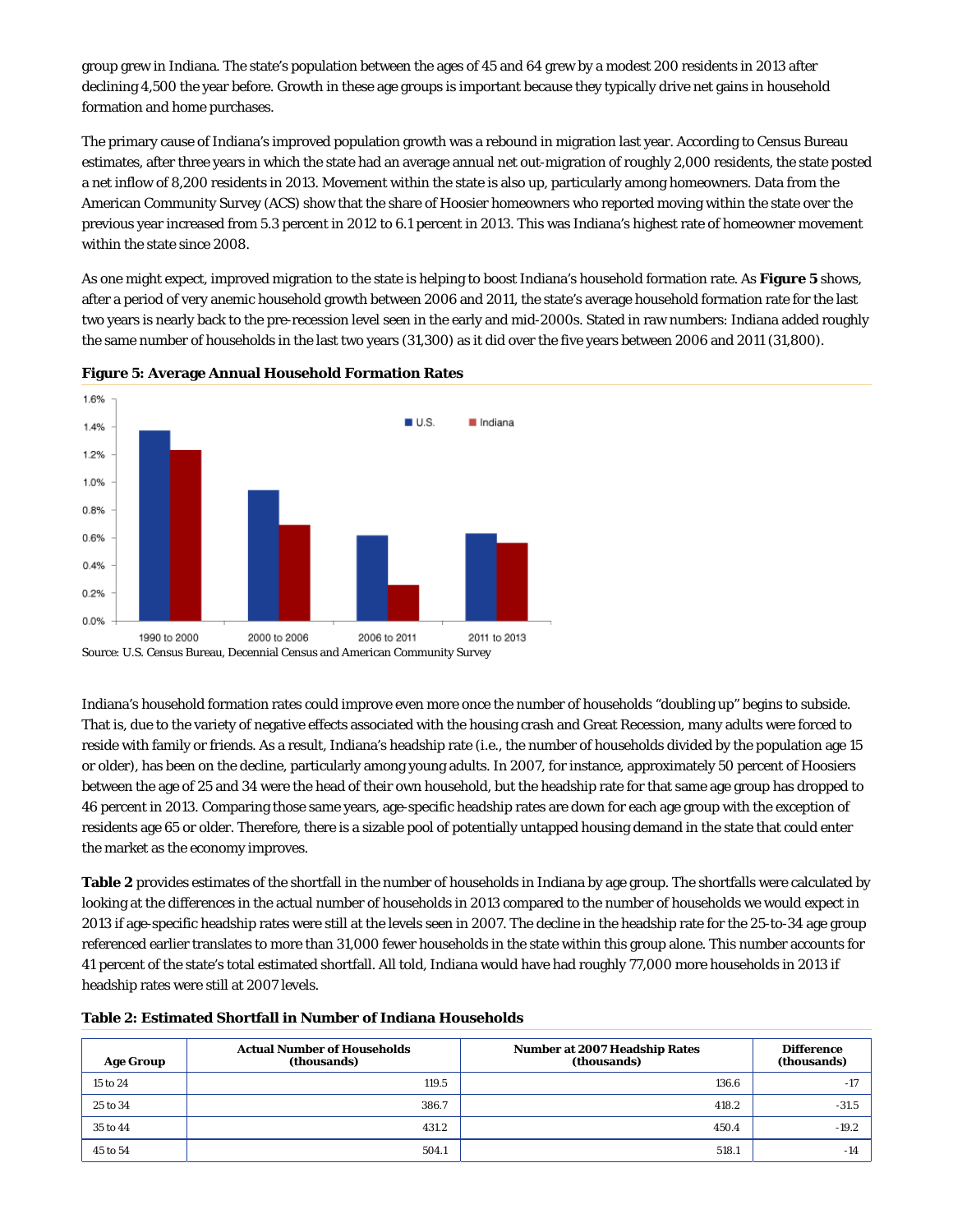| 55 to 64 | 480.4   | 482.9   | $-2.5$  |
|----------|---------|---------|---------|
| $65+$    | 576.5   | 568.9   | 7.6     |
| Total    | 2,498.4 | 2,575.0 | $-76.6$ |

Source: U.S. Census Bureau, 2013 American Community Survey

## **Looking Ahead**

2014 has been a period of transition for Indiana's housing market. In the early years of the housing recovery, the state experienced strong improvements in many key market indicators, even though drivers of housing demand—a strong labor market, migration and favorable lending conditions—were not yet to a point where they could support sustained growth. Instead, these improvements were spurred by a variety of short-term factors, including historically low mortgage rates, a large inventory of distressed properties, bargain prices and bulk purchases by investors.

In 2014, however, the influence of these factors has been on the decline, and the data show it. Gains in residential construction and house prices have moderated so far in 2014 and existing home sales have declined a bit. These developments would be a cause for greater concern if it weren't for the fact that the foundations of a healthier market are taking shape. Measures of employment growth, unemployment, net migration and household formation have all moved firmly in the right direction in Indiana, and there are indications that access to mortgage credit is improving nationally. Add in the fact that single-family homes remain very affordable in Indiana (see **Figure 6**), and the state's housing markets are clearly on more solid footing in 2014.





1979 1981 1983 1985 1987 1989 1991 1993 1995 1997 1999 2001 2003 2005 2007 2009 2011 2013 Note: An index value of 100 means that a state's median household income is exactly enough to qualify for a mortgage on a median-priced home. Values above 100 indicate that the median income is more than enough to qualify. Indiana's index value was 248 in June 2014, meaning that the state's median household income was 248 percent of the income needed for a mortgage on a median-priced house. Monthly affordability values are interpolated from annual data. The 2014 index values are a forecast. Source: Freddie Mac and Moody's Economy.com

While we would have all liked to see double-digit increases in the rate of home sales and construction continue for a while longer, that level of growth can't be sustained for long. What the state needs most is to shore up the economic and demographic foundations of a strong housing market to allow for steady growth. In the last 12 to 18 months, Indiana has come a couple of steps closer to reaching that goal.

## **Notes**

- John Krainer, "The Slowdown in Existing Home Sales," Federal Reserve Bank of San Francisco, May 2014, 1. **www.frbsf.org/economic-research/publications/economic-letter/2014/may/existing-home-salesslowdown/**.
- 2. Jeff Swiatek, "Indianapolis Official Wary of Investor Groups Snapping Up Homes," Indystar.com, September 4, 2013.
- 3. "Q2 2014 U.S. Institutional Investor and Cash Sales Report," RealtyTrac, August 2014, **www.realtytrac.com/content**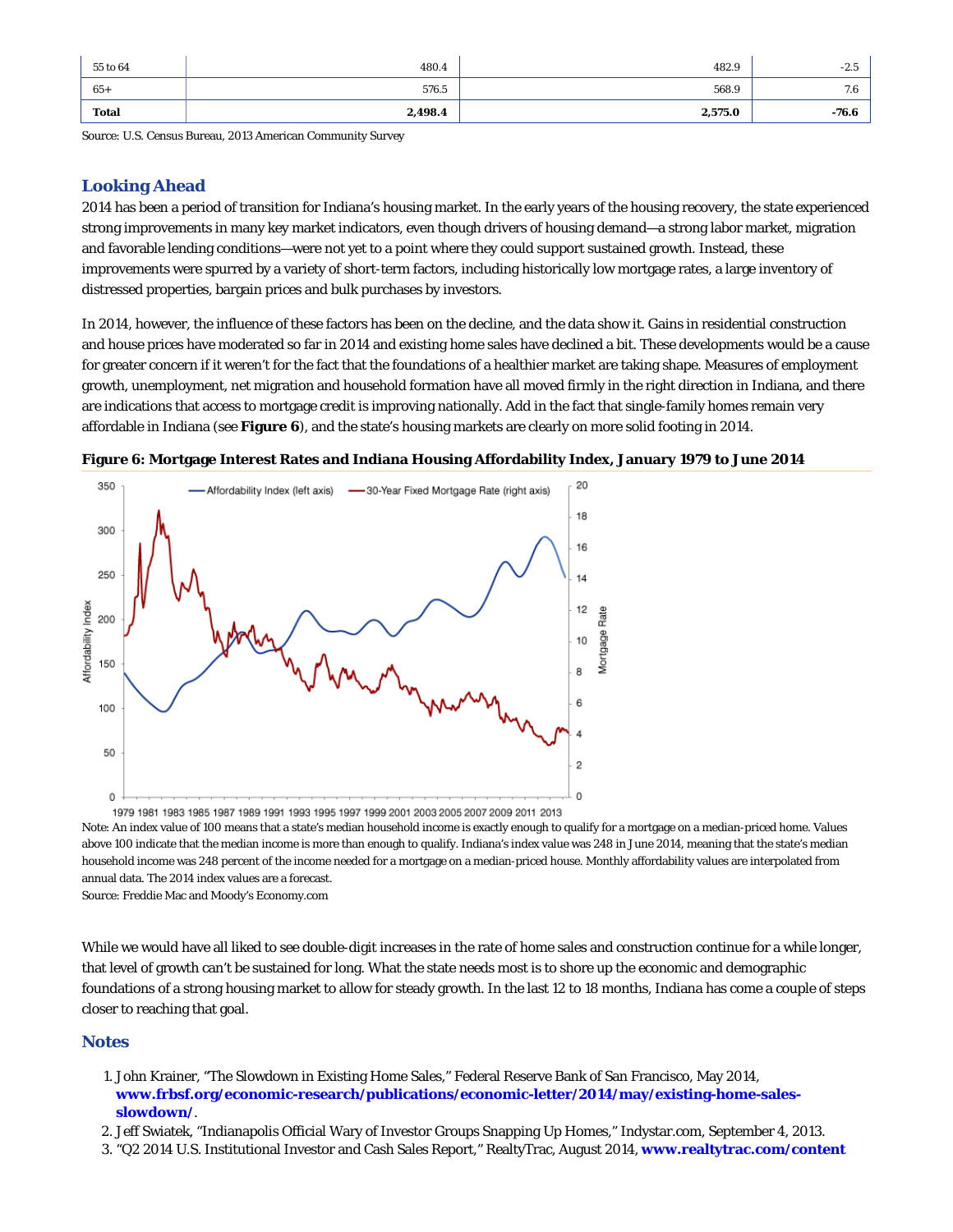## **/foreclosure-market-report/q2-2014-us-institutional-investor-and-cash-sales-report-8126**.

4. An HPI like this one from FHFA is conceptually different from the median sales price indicator discussed earlier. Comparing the median sales price from one period to another can be misleading since the median price is influenced by the mix of homes sold in each period. The HPI is a repeat-sales index, meaning that it measures the changes in sales price when a given property is sold multiple times. This approach removes a good deal of the comparability problems inherent in the median sales price.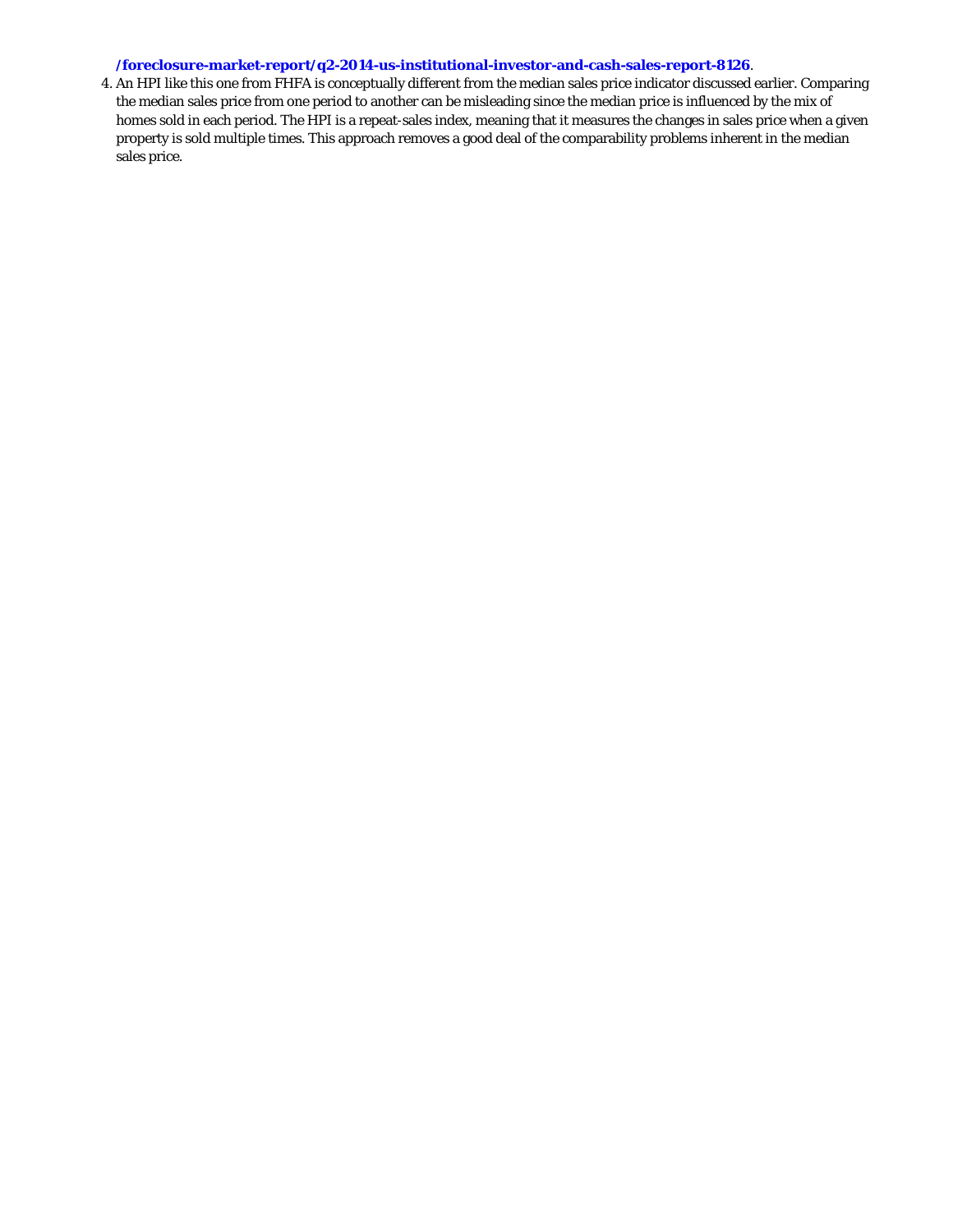

A publication of the Indiana Business Research Center at IU's Kelley School of Business

# **90 Years and Indiana Doubles Its Population**

#### **RACHEL STRANGE**

*Geodemographic Analyst, Indiana Business Research Center, Indiana University Kelley School of Business*

This year marks the **Indiana Business Research Center's** 90th anniversary.

To commemorate the occasion, *InContext* will feature several articles over the course of the year that look back to see how the state of Indiana has changed over the last 90 years. In this issue, we explore how Indiana's population has grown and shifted.

For this article, we will use population counts from the decennial census to look at the 1920-2010 time frame. Indiana's population more than doubled over these 90 years. In 1920, the state had nearly 3 million residents (2,930,390) and almost 6.5 million (6,483,802) by 2010 (see **Figure 1**).



### **Figure 1: Indiana Population, 1920 to 2010**

## **Growth Trends over Time**

**Table 1** shows that Indiana saw the largest population gains between 1950 and 1960 (when the majority of baby boomers were born), adding 728,274 residents for a 19 percent gain. On the flip side, population growth was essentially stagnant during the 1980s, when Indiana and the nation suffered through a double-dip recession. Indiana had a scant 1 percent increase in population between 1980 and 1990, as tens of thousands of Hoosiers sought opportunities elsewhere.

| Table 1: Indiana's Population Change Decade by Decade, 1920 to 2010 |  |  |  |  |  |
|---------------------------------------------------------------------|--|--|--|--|--|
|---------------------------------------------------------------------|--|--|--|--|--|

|      |                   | <b>Change from Previous Decade</b> |         |  |
|------|-------------------|------------------------------------|---------|--|
| Year | <b>Population</b> | <b>Number</b>                      | Percent |  |
| 1920 | 2,930,390         | 229,514                            | 8%      |  |
| 1930 | 3,238,503         | 308,113                            | 11%     |  |
| 1940 | 3,427,796         | 189,293                            | 6%      |  |
| 1950 | 3,934,224         | 506,428                            | 15%     |  |
| 1960 | 4,662,498         | 728,274                            | 19%     |  |
| 1970 | 5,195,392         | 532,894                            | 11%     |  |
| 1980 | 5,490,210         | 294,818                            | 6%      |  |
| 1990 | 5,544,159         | 53,949                             | 1%      |  |
| 2000 | 6,080,485         | 536,326                            | 10%     |  |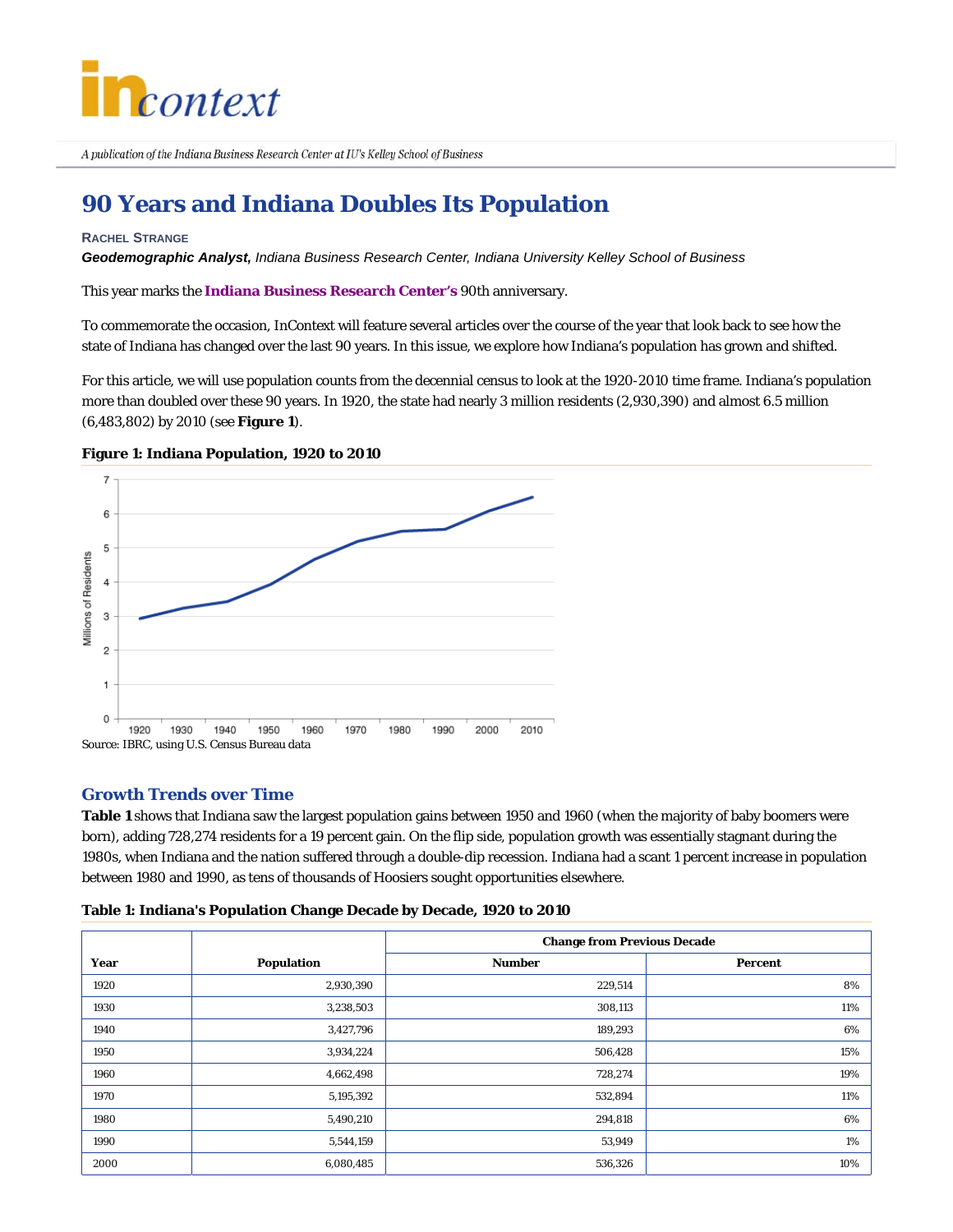| 2010 | 6.483.802 | 403.317 | 7% |
|------|-----------|---------|----|
|      |           |         |    |

Source: IBRC, using U.S. Census Bureau data

**Figure 2** illustrates how Indiana's growth has compared to the nation. While consistently growing more slowly than the nation, Indiana growth was fairly close behind the national rate until the 1970s. Since then, people have become much more mobile and have followed jobs to the southern and western parts of the country.





## **Geographic Shifts across Indiana**

Marion, Lake, Allen and St. Joseph counties (home to Indianapolis, Gary, Fort Wayne and South Bend) have been among the state's most populous counties since 1920.<sup>1</sup> In 1920, those four counties comprised 25 percent of Indiana's total population. That number rose to 36 percent by the 1960s and 1970s, and settled at 31 percent by 2010.

It is interesting to note that Vigo County (home to Terre Haute) was the state's fifth largest county in 1920, but today it ranks 17th due to a small 8 percent growth in the 90 years between 1920 and 2010. Meanwhile, Hamilton County (home to Carmel/Fishers) grew by 1,034 percent over that time frame, skyrocketing from 38th in 1920 to fourth place in 2010.

**Figure 3** shows the 90-year percent change in population for all 92 Indiana counties. **While 33 counties have more than doubled, 17 counties have fewer residents today than they did in the 1920s.**

**Figure 3: Percent Change in Population by Indiana County, 1920 to 2010**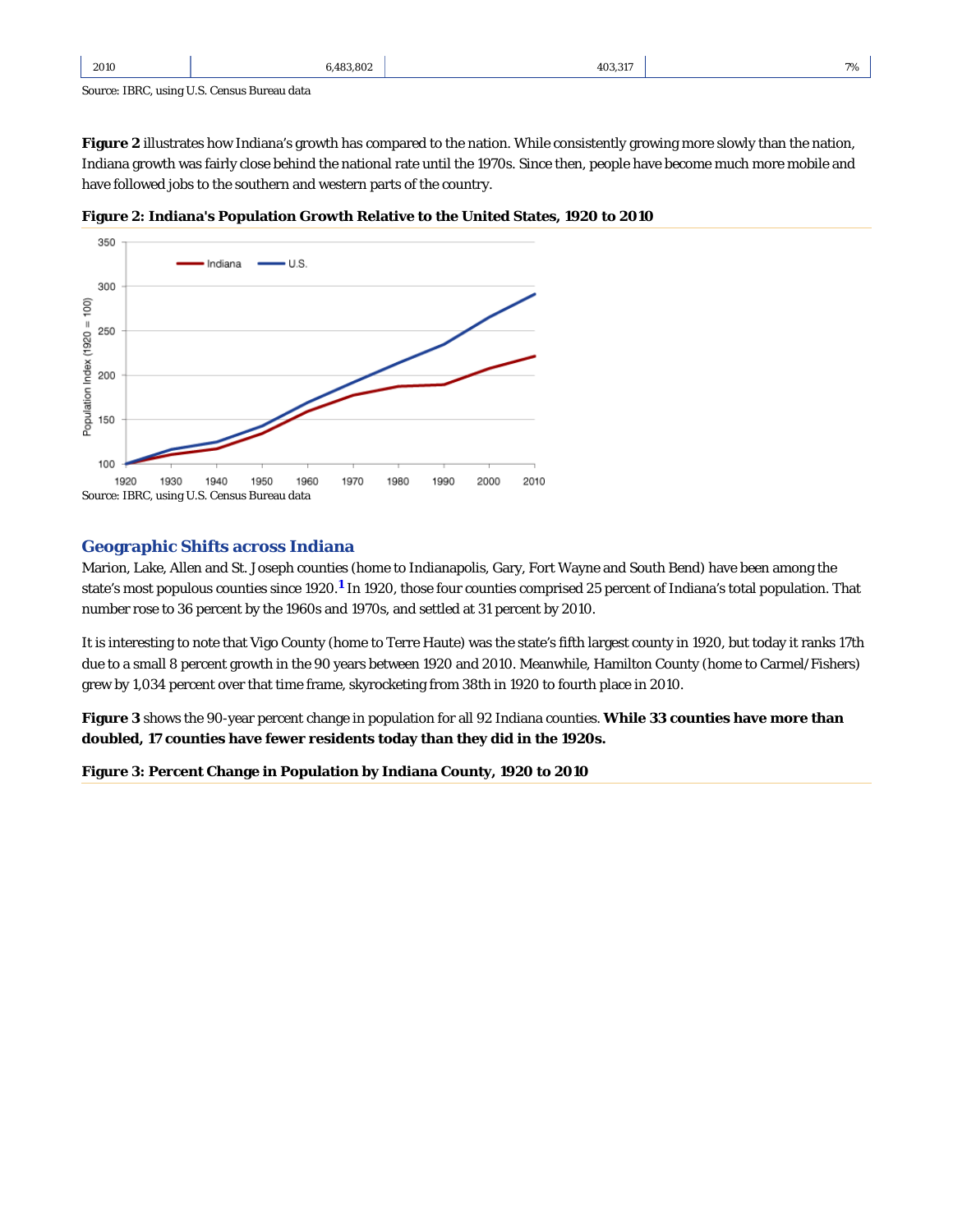

Source: IBRC, using U.S. Census Bureau data

## **Looking Ahead**

ś

While we don't know how Indiana's population will change in the next 90 years (we do project the county and state populations twice each decade, but only 40 years out), the Indiana Business Research Center has projected Indiana to top 7 million by 2025 and reach 7.48 million by 2050 (see **Figure 4**).





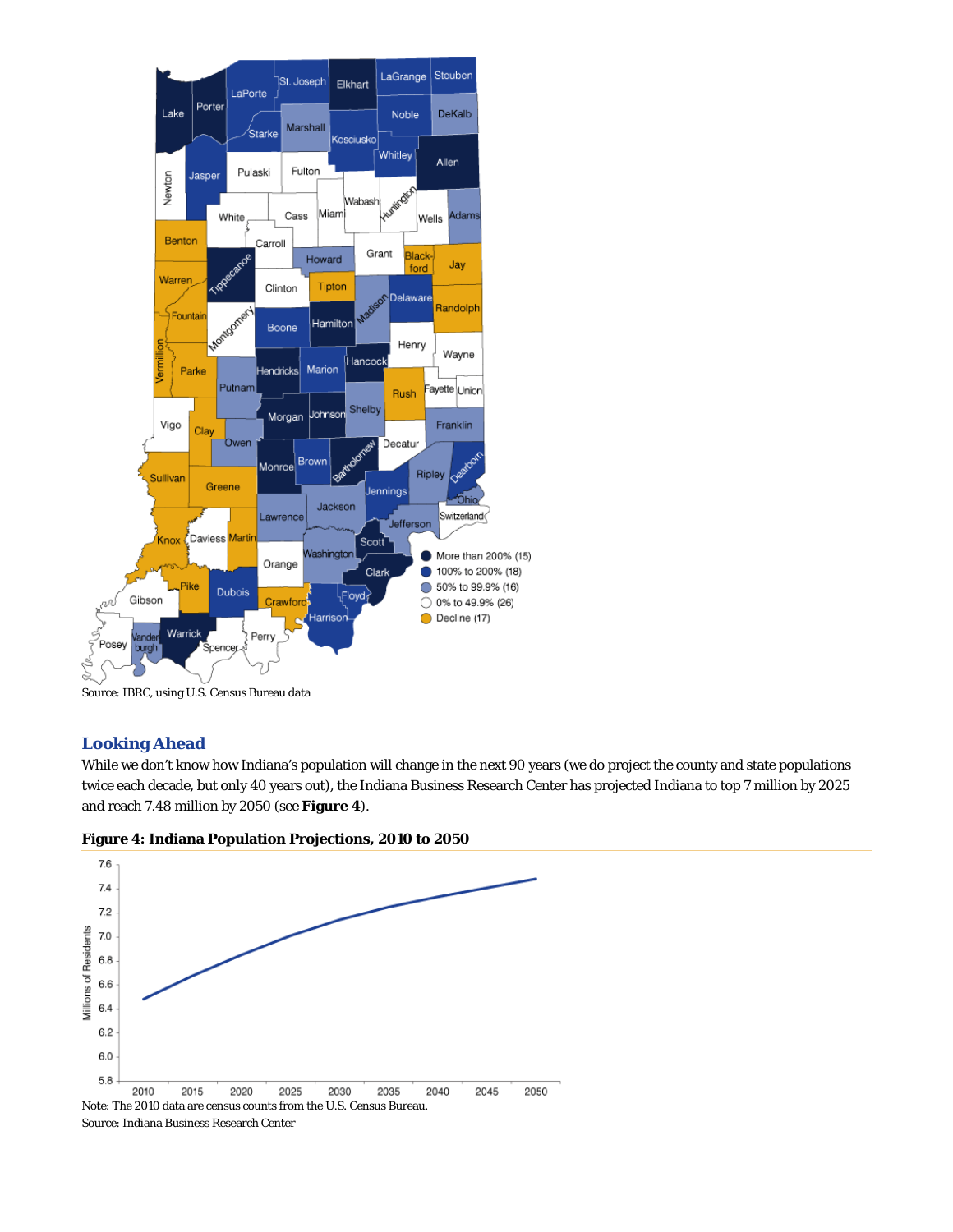For more historical data and projections for Indiana and its counties, visit the **Population** and **Population Projections** topic pages on STATS Indiana.

## **Notes**

1. St. Joseph County ranked fourth in 1920, third from 1930 to 1960, and fourth from 1970 to 2000. It dropped to fifth in 2010, being replaced by Hamilton County at #4.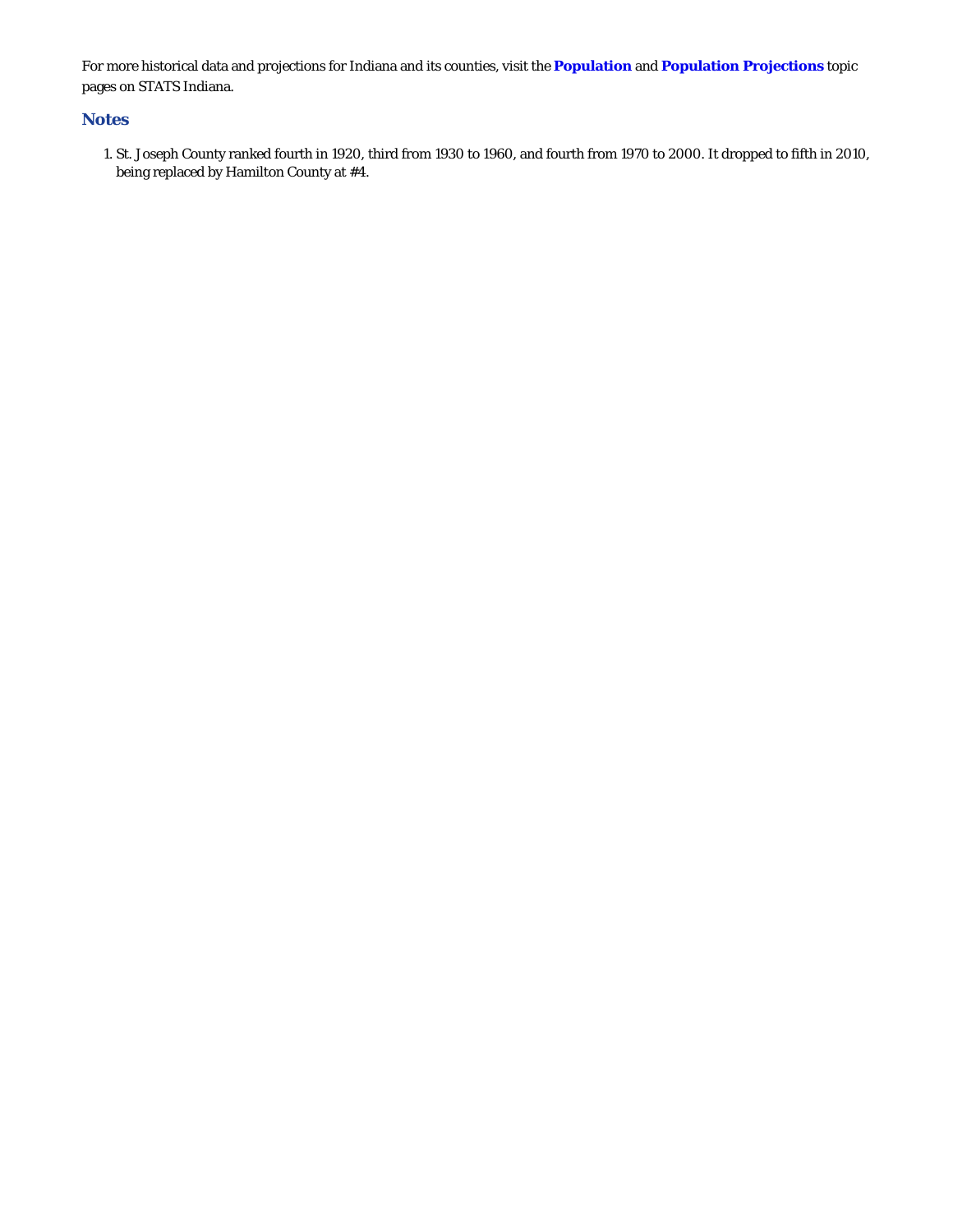

# **Today's Labor Force**

### **CAROL O. ROGERS**

*Deputy Director, Executive Editor and State Census Liaison, Indiana Business Research Center, Indiana University Kelley School of Business*

Prime working-age folks (those between the ages of 25 and 54) are participating in the labor force in the largest proportions—80 percent or higher. This is good, very good. Why? Because they are the heart of the workforce and **Figure 1** shows the importance of those "prime working age" people compared to those who are very young or very old. We used the latest data from the American Community Survey, which provides us with a "rolling snapshot" (each month, households are surveyed yielding a 12-month sample).



### **Figure 1: In the Labor Force by Age**

That rolling snapshot can also tell us who experienced the highest unemployment rates in 2013 based on education levels. It's no surprise that **Figure 2** shows folks without a high school diploma (or equivalent) faring much worse in finding employment. We monitor these data not to find surprises (although that does happen in the data world), but to determine patterns and measure the scale and scope of particular populations—such as the unemployed. Much like business, government needs to determine how many "customers" it has, or will have, for its services. Based on **Figure 2**, we can imply that interventions and services are needed to assist those without a high school education.

### **Figure 2: Unemployment Rates by Educational Attainment for Ages 25 to 64**